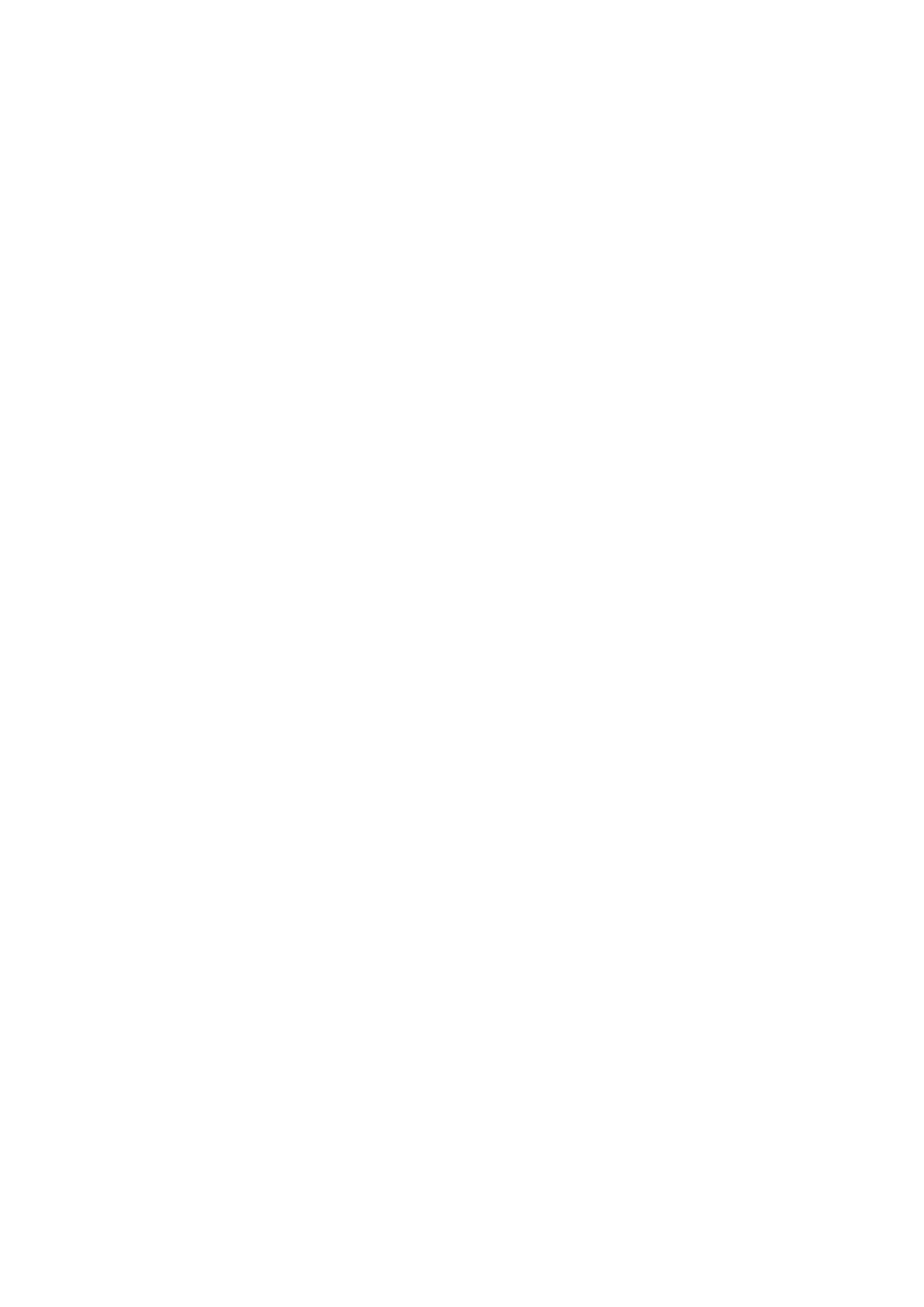

**Queensland** 

## **Appropriation Bill (No. 2) 2017**

## **Contents**

|            |                                                                                                                               | Page           |
|------------|-------------------------------------------------------------------------------------------------------------------------------|----------------|
|            |                                                                                                                               | 4              |
| 2          | Supplementary appropriation for 2016–17 based on unforeseen<br>expenditure included in the consolidated fund financial report | $\overline{A}$ |
| Schedule 1 | Supplementary appropriation for 2016–2017                                                                                     | - 5            |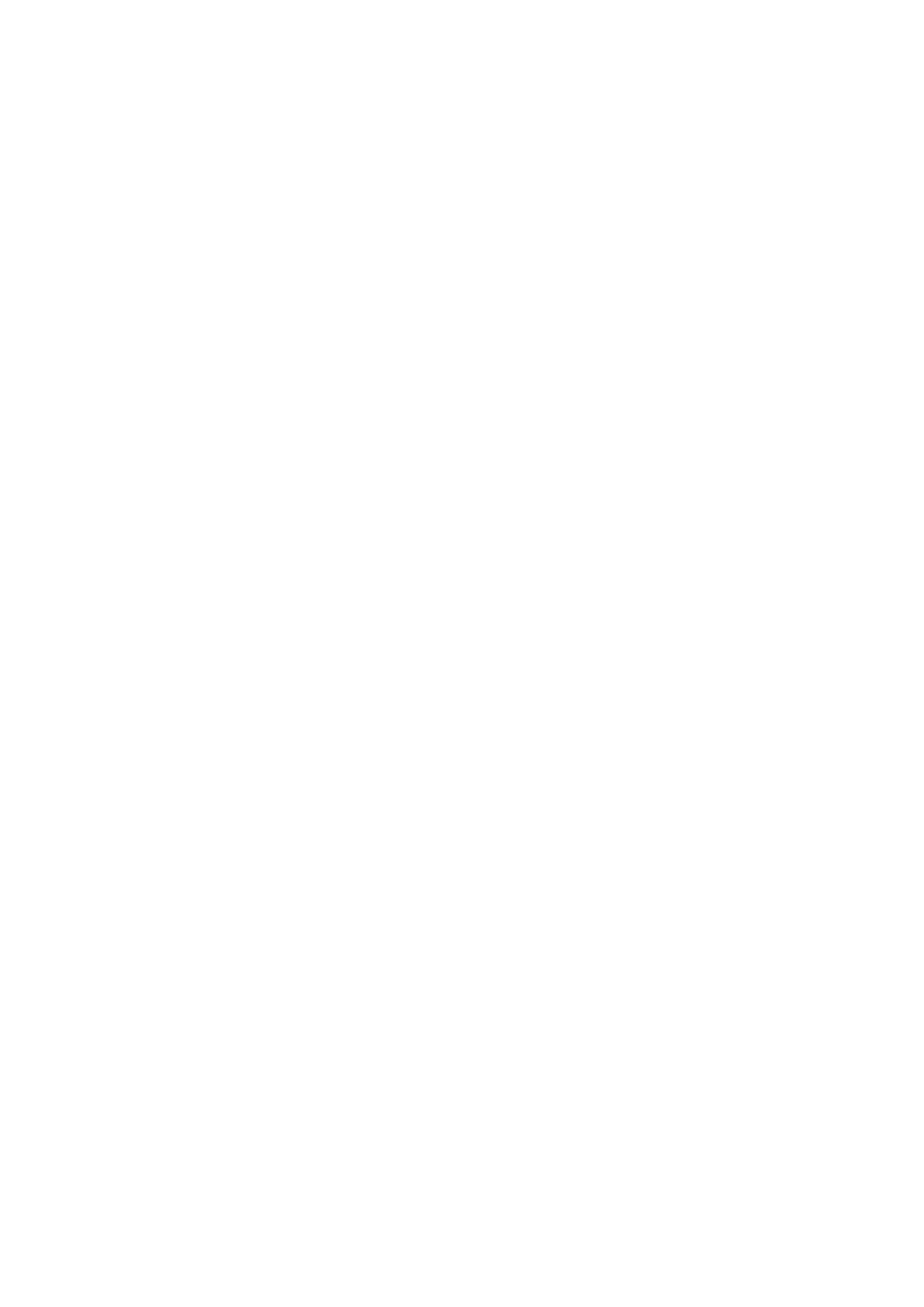## **2017**

# **A Bill**

for

**An Act authorising the Treasurer to pay amounts from the consolidated fund for particular departments for the financial year starting 1 July 2016**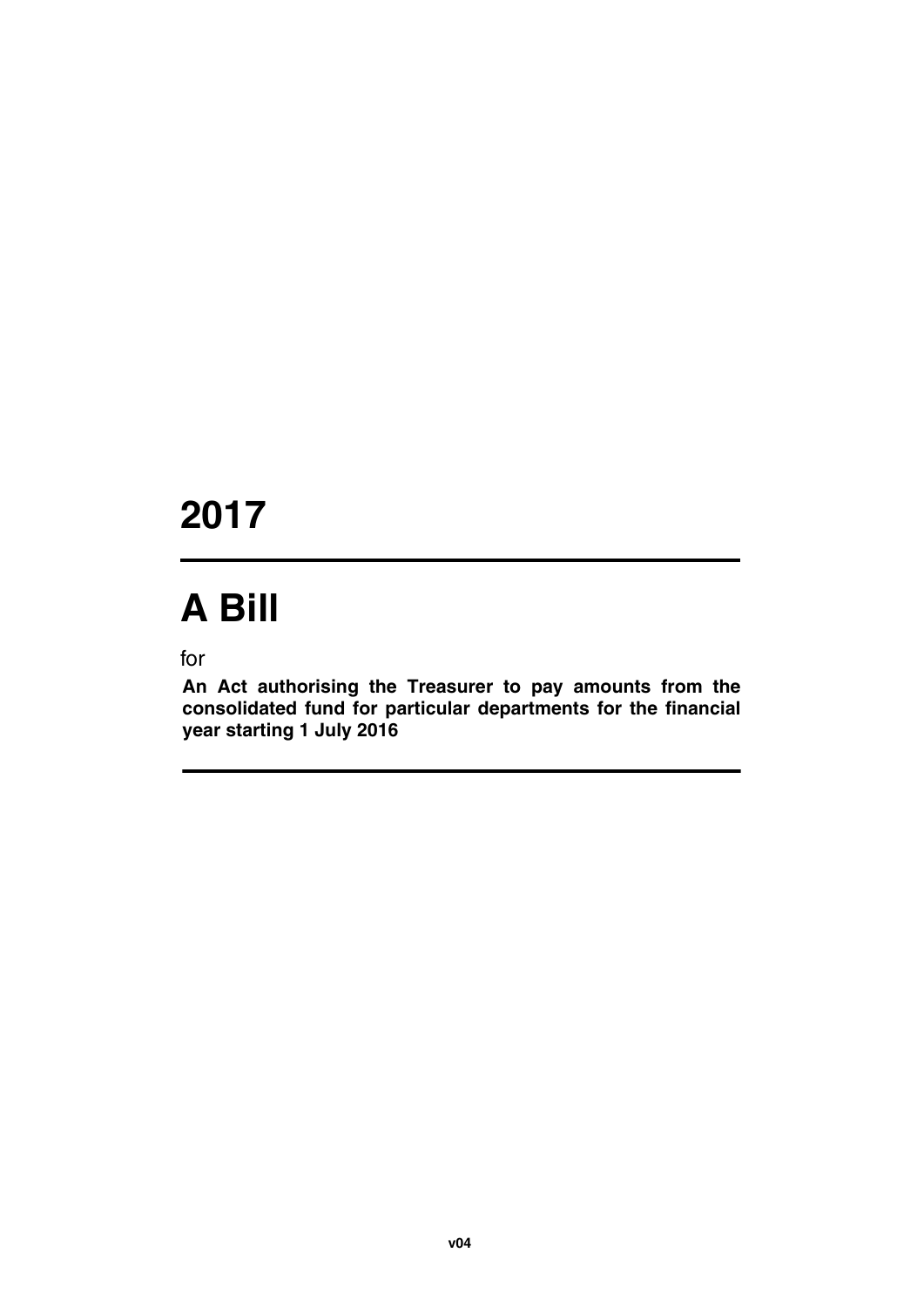## [s 1]

<span id="page-5-3"></span><span id="page-5-2"></span><span id="page-5-1"></span><span id="page-5-0"></span>

|             |     | The Parliament of Queensland enacts-                                                                                                                                                                                                                                   |                               |
|-------------|-----|------------------------------------------------------------------------------------------------------------------------------------------------------------------------------------------------------------------------------------------------------------------------|-------------------------------|
| 1           |     | <b>Short title</b>                                                                                                                                                                                                                                                     | 2                             |
|             |     | This Act may be cited as the <i>Appropriation Act</i> ( <i>No. 2</i> ) 2017.                                                                                                                                                                                           | 3                             |
|             |     | $Note-$                                                                                                                                                                                                                                                                | 4                             |
|             |     | Under the <i>Financial Accountability Act 2009</i> , section 5, words used in<br>this Act that are defined under the Financial Accountability Act 2009<br>have the same meaning the words have in that Act, subject to a contrary<br>intention in this Act.            | 5<br>6<br>$\overline{7}$<br>8 |
| $\mathbf 2$ |     | Supplementary appropriation for 2016–17 based on<br>unforeseen expenditure included in the consolidated<br>fund financial report                                                                                                                                       | 9<br>10<br>11                 |
|             | (1) | The Treasurer is authorised to pay $$2,270,454,000$ from the<br>consolidated fund for departments as stated in schedule 1 for<br>the financial year starting 1 July 2016.                                                                                              | 12<br>13<br>14                |
|             | (2) | For each department, the total amount mentioned for the<br>department in schedule 1 is appropriated for the financial year<br>for the department for application to its departmental services,<br>equity adjustment and administered items as stated in<br>schedule 1. | 15<br>16<br>17<br>18<br>19    |

<u> 1989 - Johann Barn, mars ann an t-Alban ann an t-Alban ann an t-Alban ann an t-Alban ann an t-Alban ann an t-</u>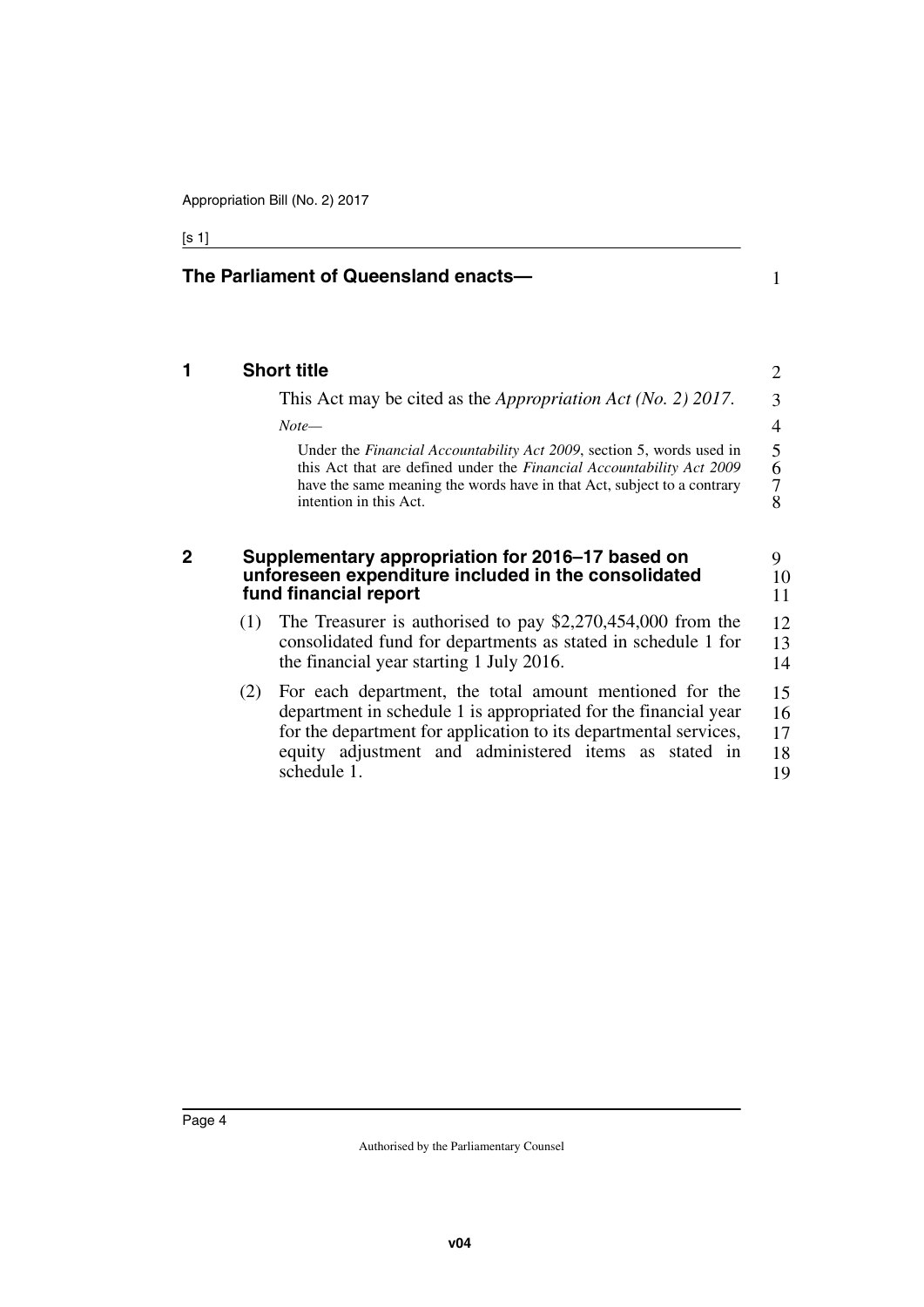1 2

#### section 2 3

| <b>Department</b>                             | Amount<br>\$'000 |
|-----------------------------------------------|------------------|
| <b>Department of Energy and Water Supply</b>  |                  |
| Controlled <i>items</i>                       |                  |
| departmental services                         | 700              |
| equity adjustment                             |                  |
| Administered items                            | 853,077          |
| Total amount for department                   | 853,777          |
| <b>Department of Housing and Public Works</b> |                  |
| Controlled items                              |                  |
| departmental services                         |                  |
| equity adjustment                             | 48,613           |
| Administered items                            |                  |
| <b>Total amount for department</b>            | 48,613           |

<span id="page-6-1"></span><span id="page-6-0"></span>**Schedule 1 Supplementary appropriation for 2016–2017**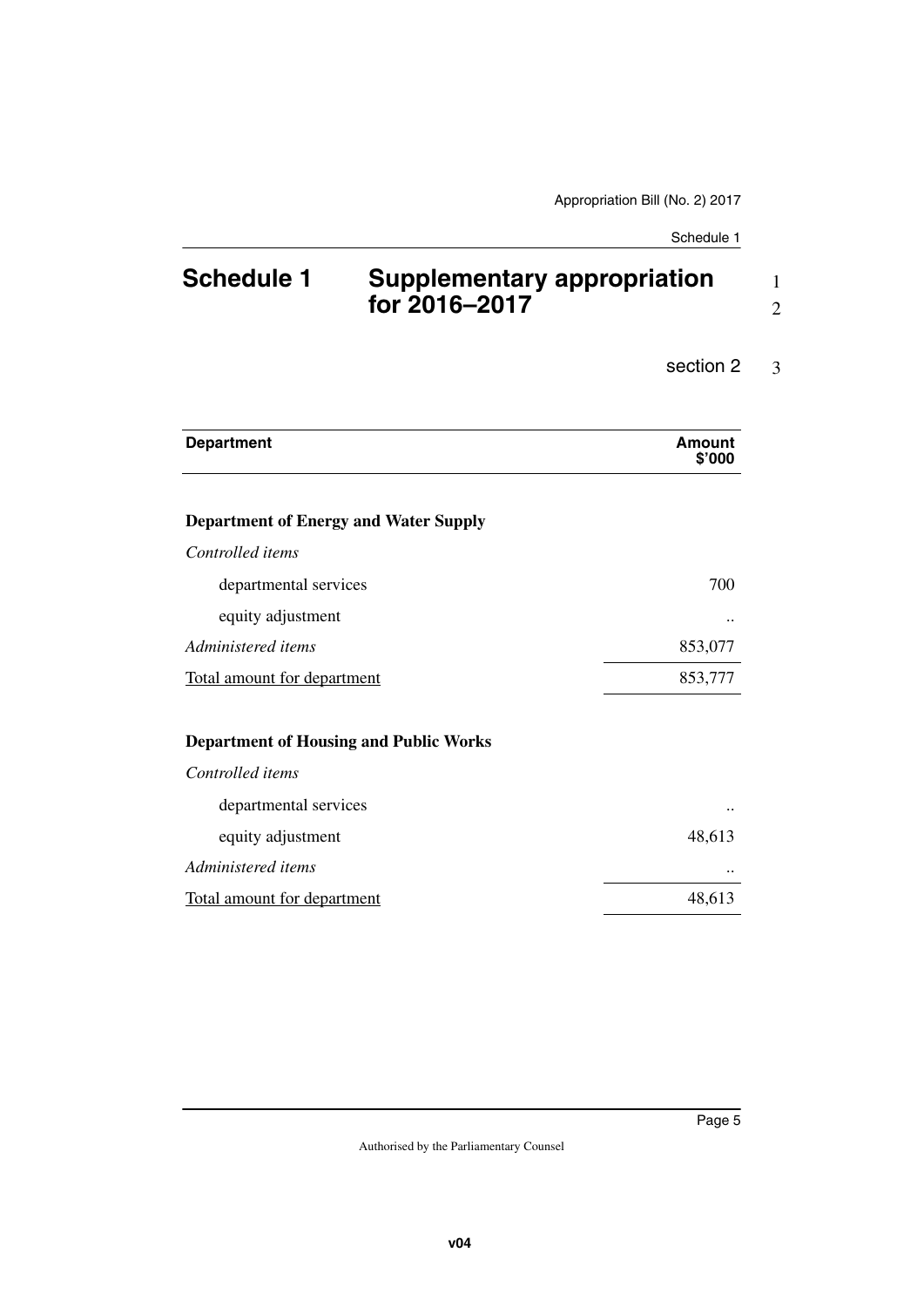Appropriation Bill (No. 2) 2017

Schedule 1

| <b>Department</b> | Amount<br>\$'000 |
|-------------------|------------------|
|                   |                  |

## **Department of Infrastructure, Local Government and Planning**

| Controlled items                   |         |
|------------------------------------|---------|
| departmental services              | 30,689  |
| equity adjustment                  | $\cdot$ |
| Administered items                 | 268,990 |
| <b>Total amount for department</b> | 299,679 |

### **Office of the Inspector-General of Emergency Management**

| Controlled items            |           |
|-----------------------------|-----------|
| departmental services       | 26        |
| equity adjustment           | $\cdot$ . |
| Administered items          | $\cdot$ . |
| Total amount for department | 26        |

## **Queensland Treasury**

| Controlled items                   |           |
|------------------------------------|-----------|
| departmental services              | $\cdot$   |
| equity adjustment                  | $\cdot$   |
| Administered items                 | 1,068,359 |
| <b>Total amount for department</b> | 1,068,359 |